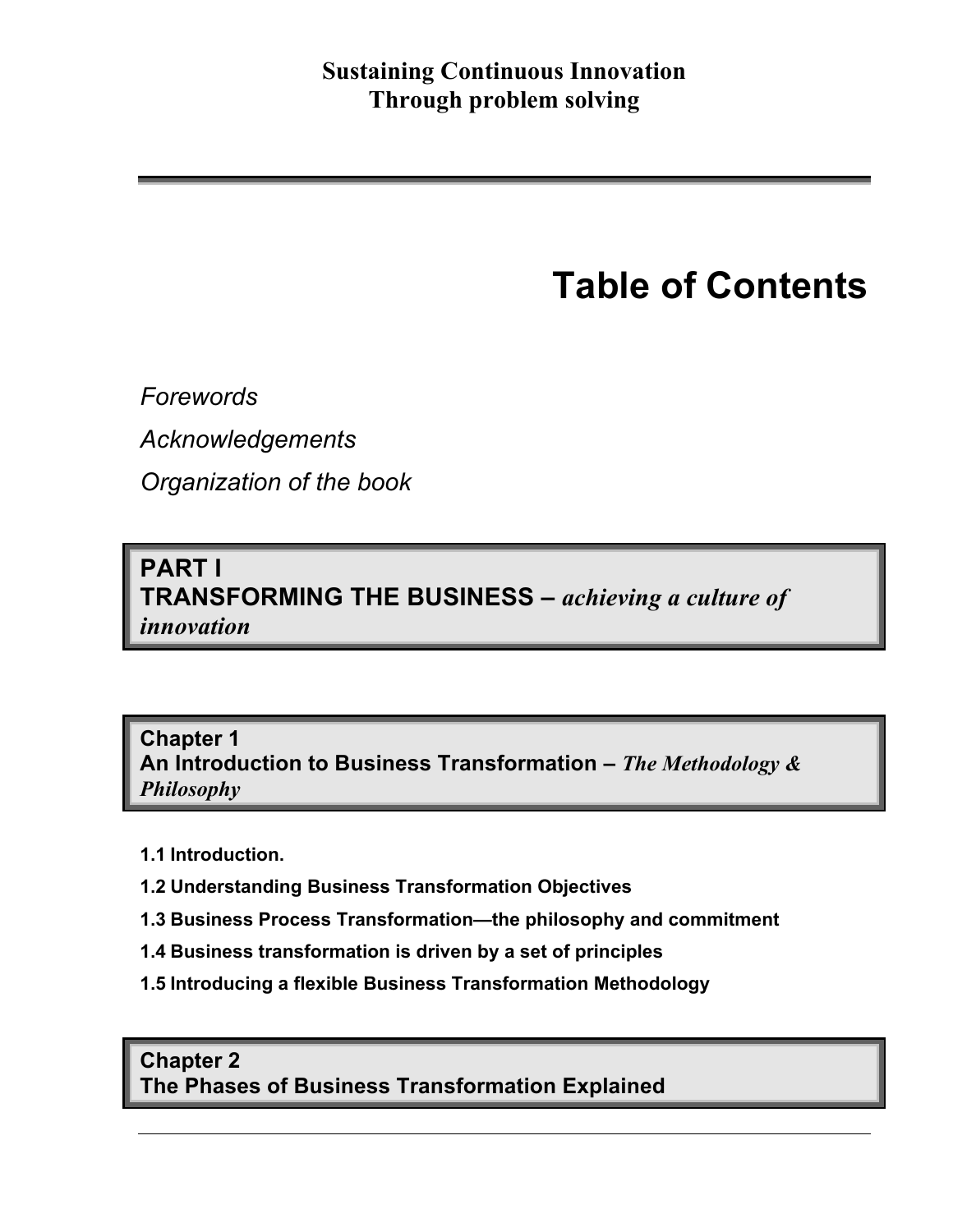#### **– Laying the foundation for Continuous Innovation**

- **2.1 Introduction**
- **2.2 Phase 1 Assessment and Business direction**
- **2.3 Phase 2 Business Process Analysis**
- **2.4 Phase 3 Business Redesign and Infrastructure Alignment**
- **2.5 Phase 4 Quick Hits Implementation:**
- **2.6 Phase 5 Continuous Innovation through Problem Solving**

## **Chapter 3 The Organizational Approach to Business Transformation**

- **2.1 Use a multi-disciplinary team approach.**
- **2.2 An Accelerated Business Transformation Approach.**
- **2.3 An approach that involves high management and employee participation.**
- **2.4 The role of external consultants.**
- **2.5 The role of the project director.**
- **2.6 The role of the enterprise transformation steering committee.**
- **2.7 The role of the project sponsor.**
- **2.8 Dispelling myths about business transformation and process management**

# **PART II**

**Analyzing The Status Quo –** *by constantly questioning*

## **Chapter 4**

**How to Analyze the "As Is" Business Processes** 

## **Step 1 Establish the Team**

**1.1 Finalize team charter**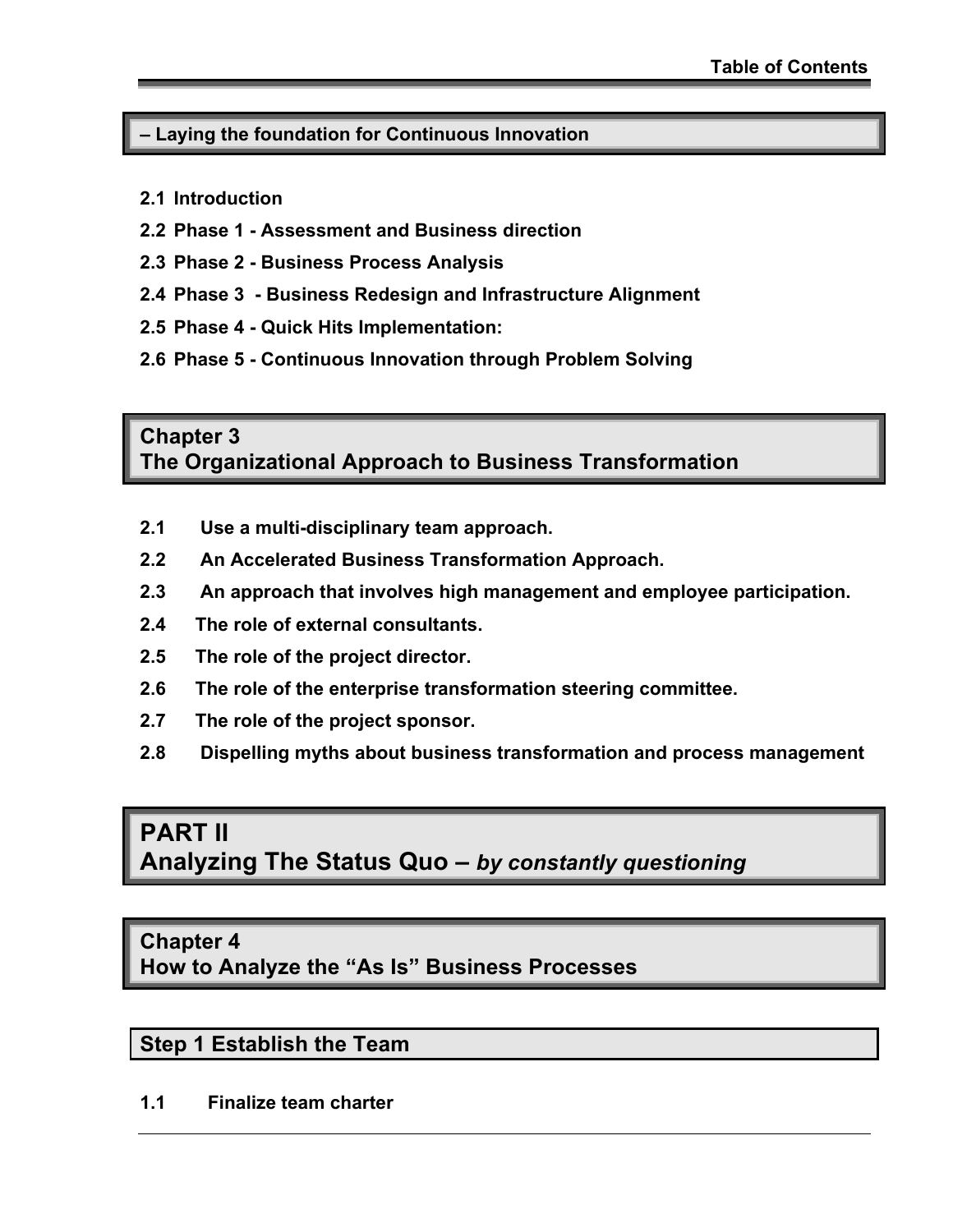- **1.2 Confirm team membership.**
- **1.3 Agree on team member roles.**
- **1.4 Agree on team rules and operating values.**
- **1.5 Select team name.**
- **1.6 Review "Teamwork" guidelines.**
- **1.7 Agree on plan and schedule.**

#### **Step 2 Research Customer Needs and Expectations**

- **2.1 Identify customers.**
- **2.2 Decide scope of research.**
- **2.3 Decide research strategy.**
- **2.4 Plan target contact and analysis.**
- **2.5 Develop/structure instruments for research.**
- **2.6 Execute research.**
- **2.7 Analyze and interpret data.**
- **2.8 Conclude on needs, issues and expectations.**

## **Step 3 Select the Issue**

- **3.1 Compile customer issue statements and rank issues.**
- **3.2 Select highest priority process.**
- **3.3 Confirm selected processes are within mandate.**

## **Step 4 Define/Design the Process**

- **4.1 Agree on purpose of the process.**
- **4.2 Define scope of process.**
- **4.3 Define inputs and suppliers.**
- **4.4 Define process activities.**
- **4.5 Define process outputs and customers.**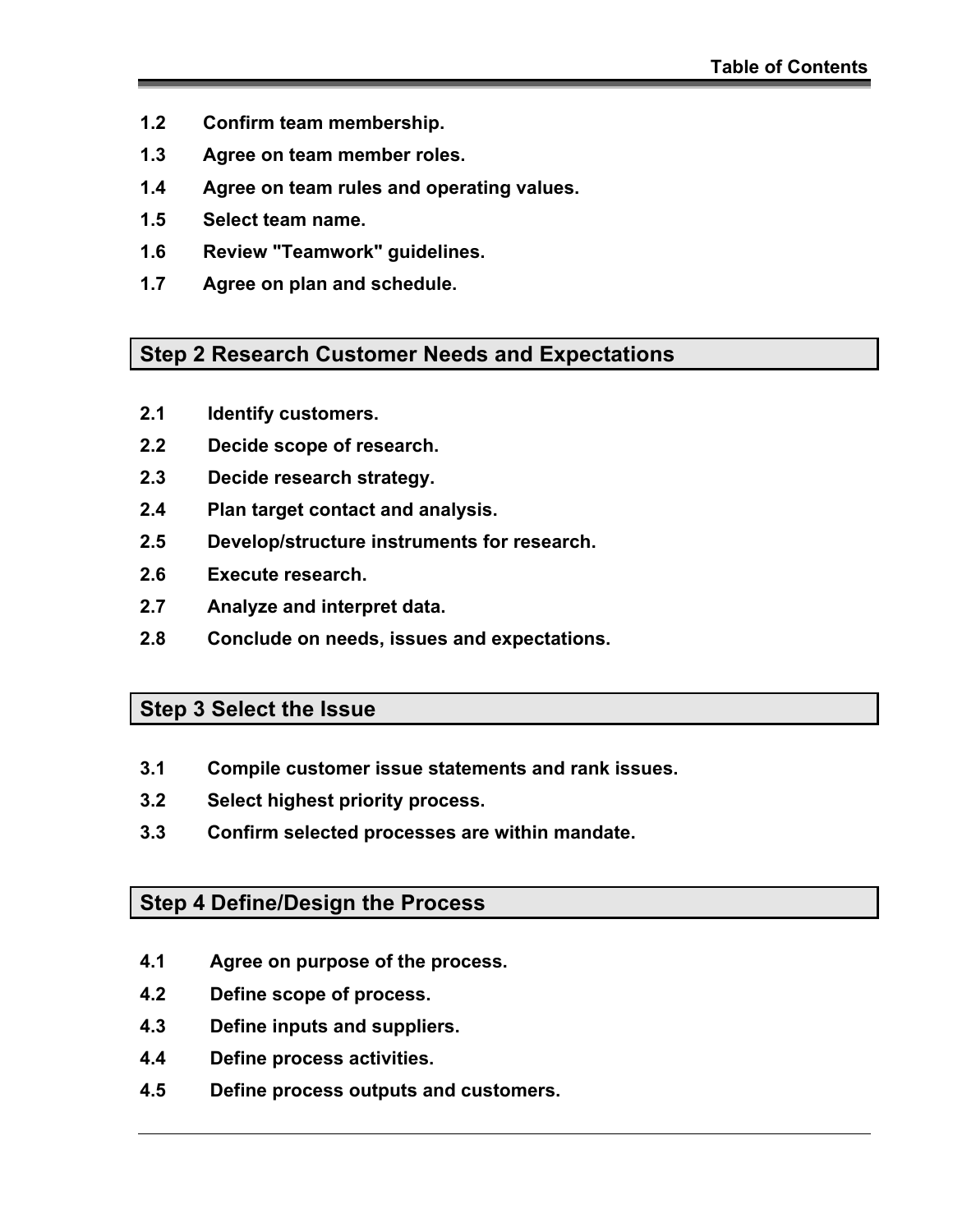- **4.6 Define the process operating requirements.**
- **4.7 Verify process definition by observation.**
- **4.8 Collect ideas for process improvement.**

## **Step 5 Establish Standards and Design Performance Measures**

- **5.1 Check process capability.**
- **5.2 Examine process capability in more detail (optional).**
- **5.3 Write standards.**
- **5.4 Plan negotiation.**
- **5.5 Negotiate standards with customers and stakeholders.**
- **5.6 Design how you will update standards.**
- **5.7 Determine critical measurement points.**
- **5.8 Design performance measures.**
- **5.9 Determine measurement approach.**

## **Step 6 Implement the Processes, Standards, Measures and Quality Systems**

- **6.1 Determine necessary procedures, work instructions, role descriptions and training materials.**
- **6.2 Develop training materials and plan implementation.**
- **6.3 Train the trainers (optional).**
- **6.4 Train people and implement plan.**
- **6.5 Confirm implementation and data collection accuracy.**
- **6.6 Implement auditing of processes.**

## **Step 7 Confirm the Process/Issue Focus**

- **7.1 Monitor and review performance measures.**
- **7.2 Identify activities needing improvement.**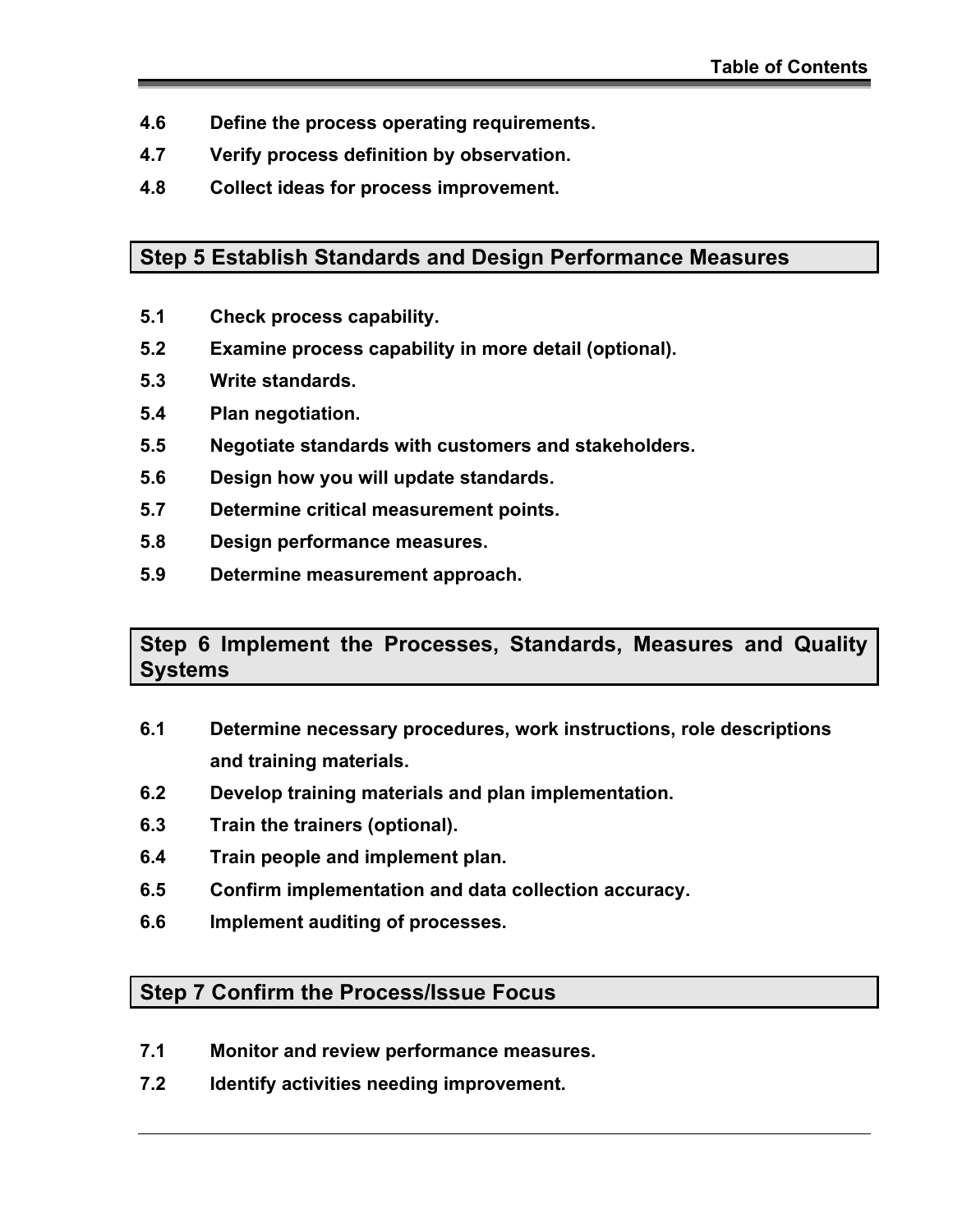- **7.3 Determine activities (if any) to receive next level of analysis.**
- **7.4 Identify whether new owner and team is required.**

## **Step 8 Set the Improvement Objectives and Schedule**

- **8.1 Review performance to standard gaps.**
- **8.2 Identify performance areas to be improved.**
- **8.3 Prioritize areas and select those for improvement.**
- **8.4 Set milestone performance targets with achievement dates.**

# **PART III CONTINUOUS INNOVATION –** *by Problem Solving*

## **Chapter 5 Creative Process Improvement**

## **Step 9 Cause and Effect Analysis**

- **9.1 Brainstorm a list of causes.**
- **9.2 Draw the Fishbone Diagram and organize the causes.**
- **9.3 Revise the Fishbone as better information becomes available.**

## **Step 10 Gathering and Analyzing Root Cause Data**

- **10.1 Determine what information is required.**
- **10.2 Decide on the data gathering approach and method.**
- **10.3 Gather the data.**
- **10.3.1 Prepare for data collection.**
- **10.3.2 Gather the data.**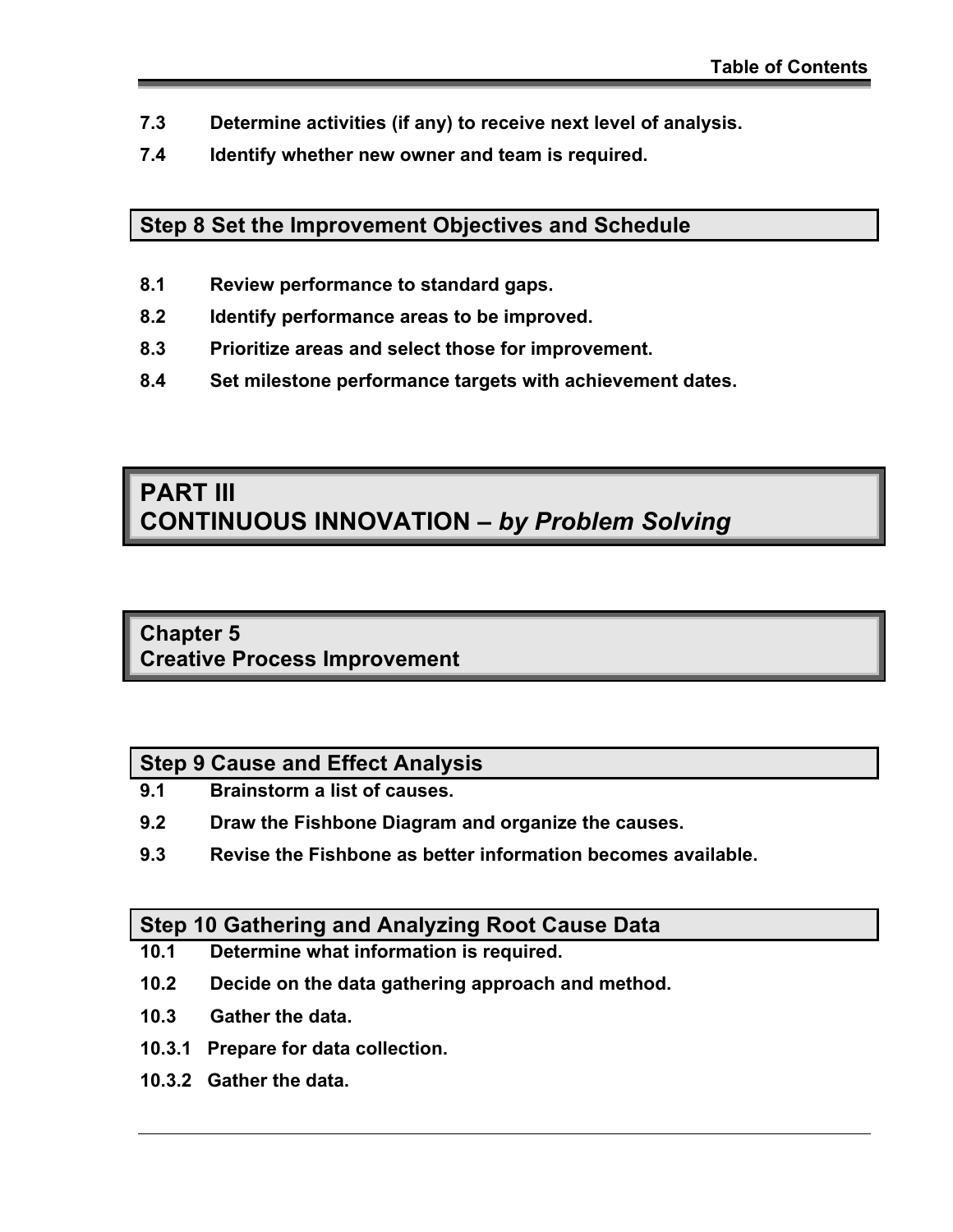**10.4 Summarize and analyze the data.**

## **Step 11 Selecting the Root Cause to be Addressed**

- **11.1 Choose the next cause to work on.**
- **11.2 Confirm that solutions can be defined.**

## **Step 12 Formulate Alternative Solutions**

#### **Step 13 Evaluate and Select the Best Solution**

- **13.1 Confirm understanding of each alternative solution.**
- **13.2 Select a solution.**

## **Step 14 Investigate and Validate the Solution**

- **14.1 Decide on the experiment approach and method.**
- **14.2 Conduct the experiment.**
- **14.3 Summarize and analyze the data.**

## **Step 15 Document Solutions**

- **15.1 Write the solution summary.**
- **15.2 Revise or develop procedures, work instructions, role descriptions and training materials.**
- **15.3 Present solution.**

## **Step 16 Investigate and Validate the Solution**

- **16.1 Develop a brief implementation plan.**
- **16.1.1 List the implementation steps.**
- **16.1.2 Developing a work plan.**
- **16.2 Design training method and materials with leaders.**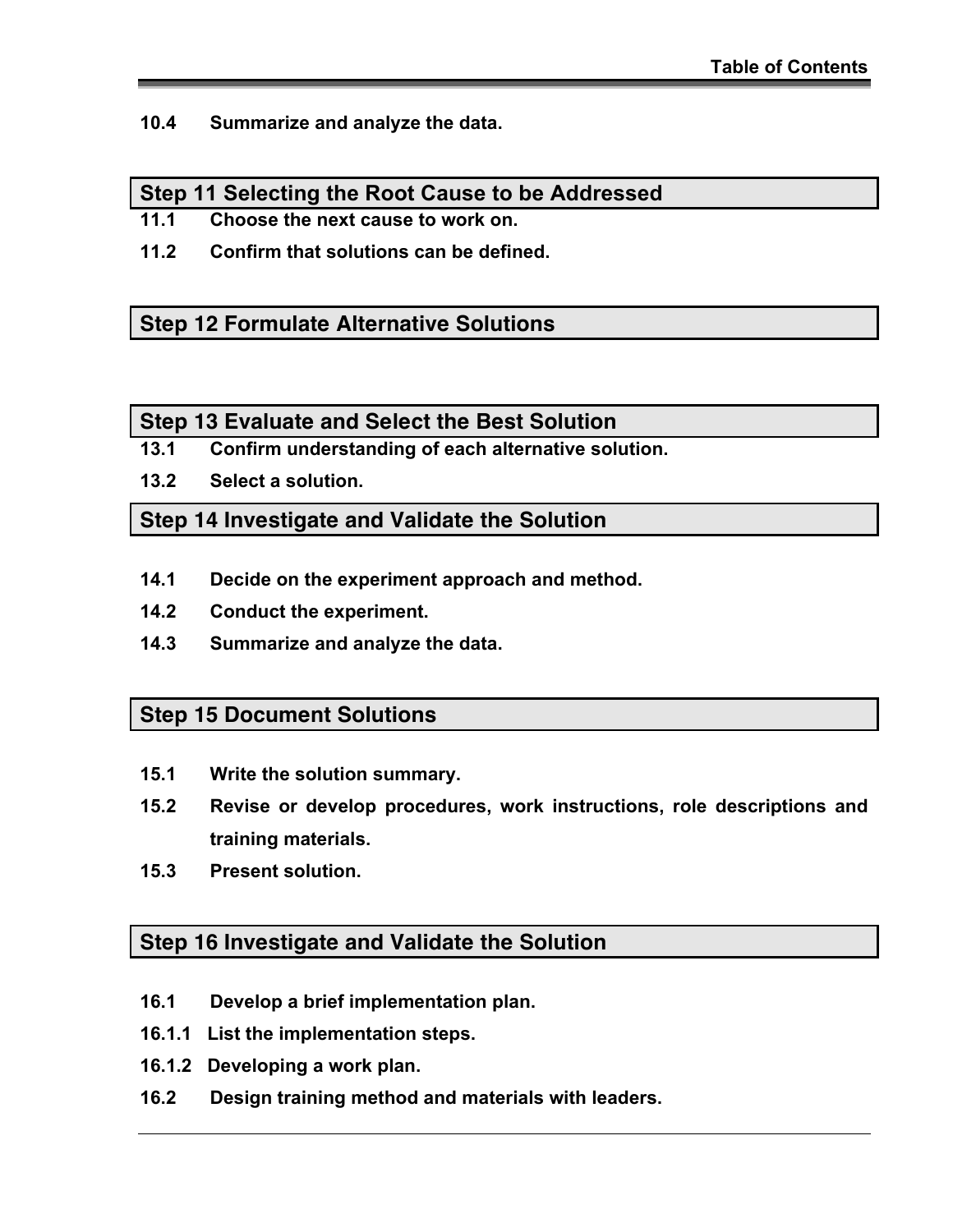**16.3 Execute implementation plan and training.**

**Step 17 Closing the Loop through Continuous Improvement**

# **PART IV ENGAGING THE PEOPLE – Sustaining innovation**

## **Chapter 6 Managing Process Improvement Teams -** *Making it work*

- **6.1 Effective meetings**
- **6.2 Documentation control**
- **6.2.1 Coding System**
- **6.2.2 Individual member's team binder**
- **6.3 First team meetings**
- **6.4 Facilitator's role in getting results**
- **6.5 Integrated Thinking for an Integrated Enterprise**

## **Chapter 7**

**Sustaining Innovation with a Higher Purpose** 

- **7.1 Fostering innovation in teams and avoid the innovation killer**
- **7.2 Higher Performance through a Higher Purpose**